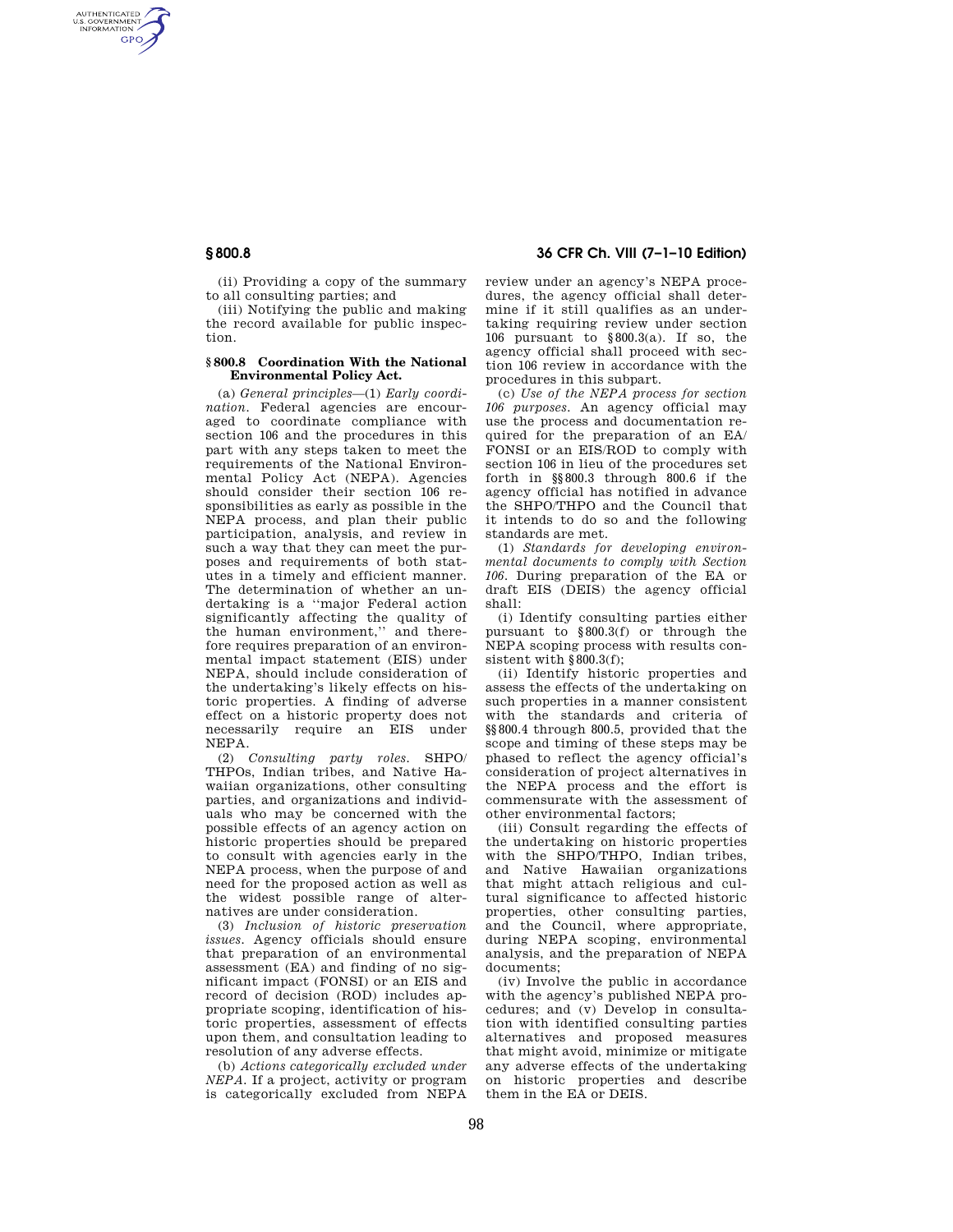## **Advisory Council on Historic Preservation § 800.8**

(2) *Review of environmental documents.*  (i) The agency official shall submit the EA, DEIS, or EIS to the SHPO/THPO, Indian tribes, and Native Hawaiian organizations that might attach religious and cultural significance to affected historic properties, and other consulting parties prior to or when making the document available for public comment. If the document being prepared is a DEIS or EIS, the agency official shall also submit it to the Council.

(ii) Prior to or within the time allowed for public comment on the document, a SHPO/THPO, an Indian tribe or Native Hawaiian organization, another consulting party or the Council may object to the agency official that preparation of the EA, DEIS, or EIS has not met the standards set forth in paragraph (c)(1) of this section or that the substantive resolution of the effects on historic properties proposed in an EA, DEIS, or EIS is inadequate. If the agency official receives such an objection, the agency official shall refer the matter to the Council.

(3) *Resolution of objections.* Within 30 days of the agency official's referral of an objection under paragraph  $(c)(2)(ii)$ of this section, the Council shall review the objection and notify the agency as to its opinion on the objection.

(i) If the Council agrees with the objection:

(A) The Council shall provide the agency official and, if the Council determines the issue warrants it, the head of the agency with the Council's opinion regarding the objection. A Council decision to provide its opinion to the head of an agency shall be guided by the criteria in appendix A to this part. The person to whom the Council addresses its opinion (the agency official or the head of the agency) shall take into account the Council's opinion in reaching a final decision on the issue of the objection.

(B) The person to whom the Council addresses its opinion (the agency official or the head of the agency) shall prepare a summary of the decision that contains the rationale for the decision and evidence of consideration of the Council's opinion, and provide it to the Council. The head of the agency may delegate his or her duties under this paragraph to the agency's senior Policy Official. If the agency official's initial decision regarding the matter that is the subject of the objection will be revised, the agency official shall proceed in accordance with the revised decision. If the final decision of the agency is to affirm the initial agency decision, once the summary of the final decision has been sent to the Council, the agency official shall continue its compliance with this section.

(ii) If the Council disagrees with the objection, the Council shall so notify the agency official, in which case the agency official shall continue its compliance with this section.

(iii) If the Council fails to respond to the objection within the 30 day period, the agency official shall continue its compliance with this section.

(4) *Approval of the undertaking.* If the agency official has found, during the preparation of an EA or EIS that the effects of an undertaking on historic properties are adverse, the agency official shall develop measures in the EA, DEIS, or EIS to avoid, minimize, or mitigate such effects in accordance with paragraph  $(c)(1)(v)$  of this section. The agency official's responsibilities under section 106 and the procedures in this subpart shall then be satisfied when either:

(i) A binding commitment to such proposed measures is incorporated in:

(A) The ROD, if such measures were proposed in a DEIS or EIS; or

(B) An MOA drafted in compliance with §800.6(c); or

(ii) The Council has commented under §800.7 and received the agency's response to such comments.

(5) *Modification of the undertaking.* If the undertaking is modified after approval of the FONSI or the ROD in a manner that changes the undertaking or alters its effects on historic properties, or if the agency official fails to ensure that the measures to avoid, minimize or mitigate adverse effects (as specified in either the FONSI or the ROD, or in the binding commitment adopted pursuant to paragraph (c)(4) of this section) are carried out, the agency official shall notify the Council and all consulting parties that supplemental environmental documents will be prepared in compliance with NEPA or that the procedures in §§800.3